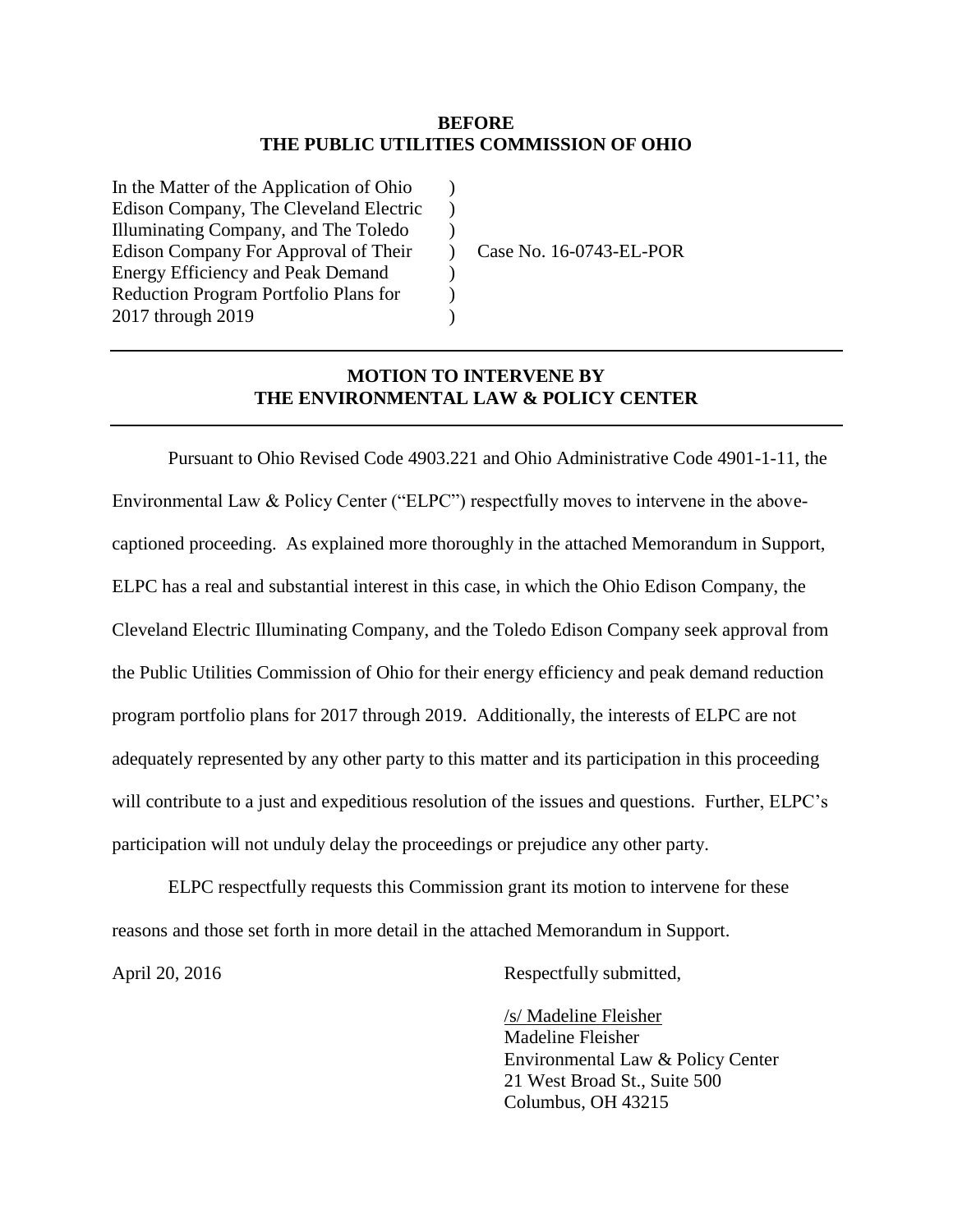(614) 670-5586 [mfleisher@elpc.org](mailto:mfleisher@elpc.org)

*Counsel for the Environmental Law & Policy Center*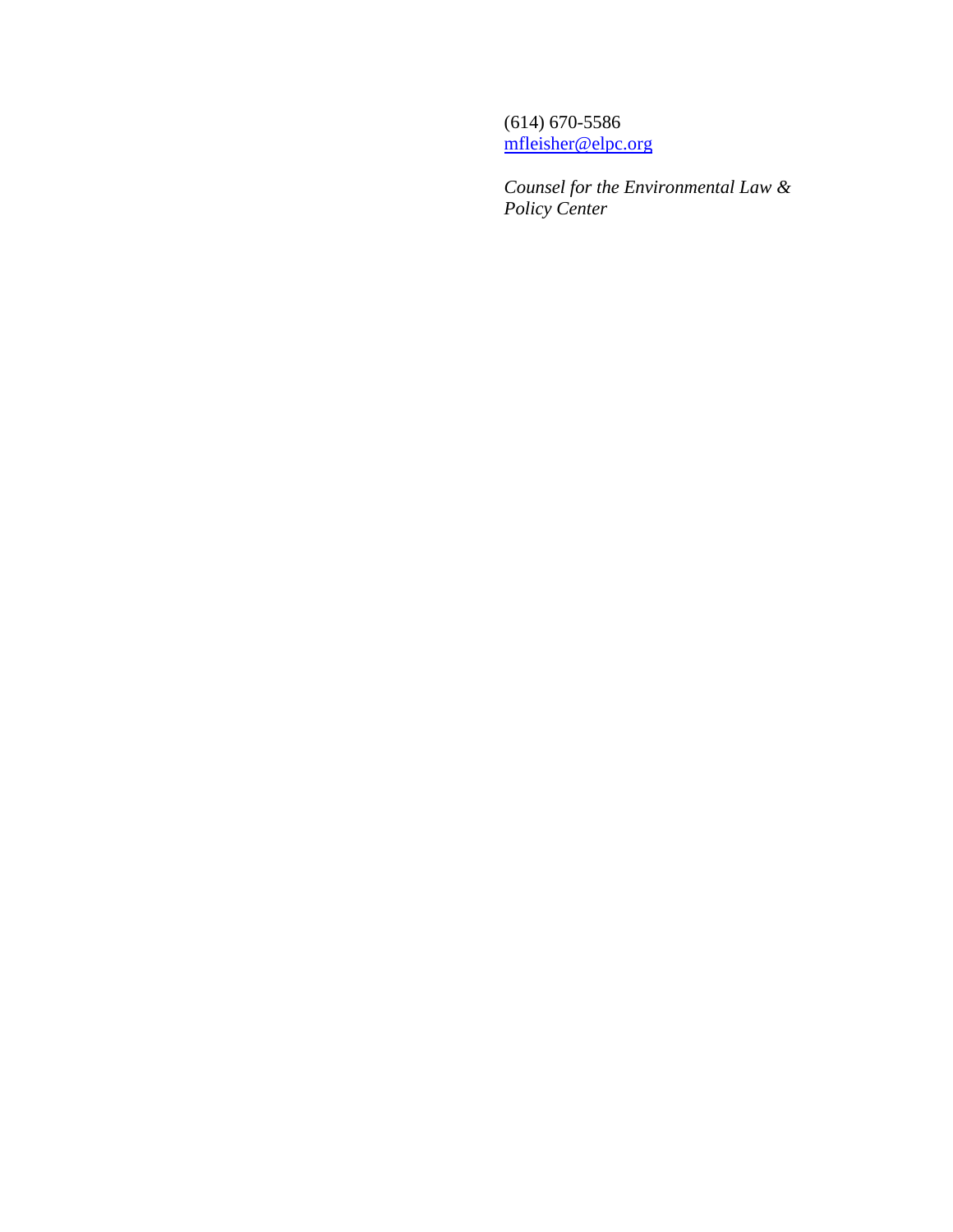### **BEFORE THE PUBLIC UTILITIES COMMISSION OF OHIO**

)  $\lambda$ )  $\lambda$ )  $\mathcal{L}$ )

In the Matter of the Application of Ohio Edison Company, The Cleveland Electric Illuminating Company, and The Toledo Edison Company For Approval of Their Energy Efficiency and Peak Demand Reduction Program Portfolio Plans for 2017 through 2019

Case No. 16-0743-EL-POR

## **MEMORANDUM IN SUPPORT OF THE MOTION TO INTERVENE BY THE ENVIRONMENTAL LAW & POLICY CENTER**

Ohio Revised Code ("R.C.") 4903.221 states that "[a]ny other person who may be adversely affected by a public utilities commission proceeding may intervene in such proceeding" provided the Public Utilities Commission of Ohio ("PUCO" or "Commission") makes certain determinations. The Environmental Law & Policy Center ("ELPC") is a nonprofit environmental advocacy organization whose mission is to improve the Midwest's environmental quality and economic development. ELPC is an advocate for both environmental health and sustainable economic development. As a regional organization with a presence and members in Ohio, ELPC and its members may be adversely affected by the outcome of this proceeding, and its interests are not adequately represented by the other parties hereto.

R.C. 4903.221 requires the Commission to consider four factors when presented with a motion to intervene. In addition, the Commission's procedural rules at Ohio Administrative Code ("Ohio Adm. Code") 4901-11-1 similarly provide that it shall consider five factors when weighing a motion to intervene. ELPC's motion meets all of the factors required by statute and rule.

Pursuant to R.C. 4903.221, the Commission must consider: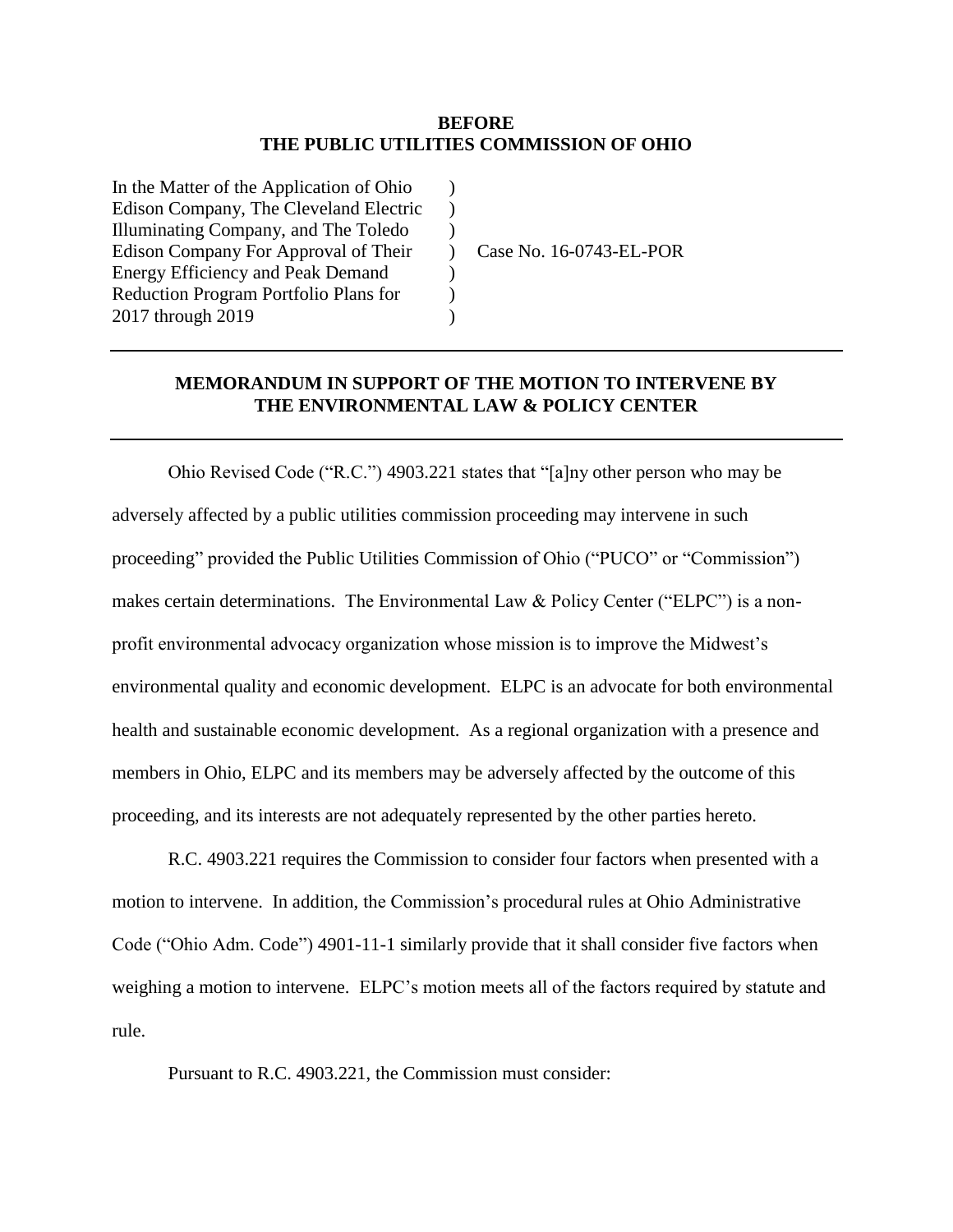(1) The nature and extent of the prospective intervenor's interest; (2) The legal position advanced by the prospective intervenor and its probable relation to the merits of the case; (3) Whether the intervention by the prospective intervenor will unduly prolong or delay the proceedings; [and] (4) Whether the prospective intervenor will significantly contribute to full development and equitable resolution of the factual issues.

# R.C. 4903.221(B).

With respect to the first factor, ELPC has a substantial interest in the application of the Ohio Edison Company, the Cleveland Electric Illuminating Company, and the Toledo Edison Company (collectively, "FirstEnergy" or "Companies") for approval of their proposed Energy Efficiency and Peak Demand Reduction Program Portfolio Plans for 2017 through 2019. ELPC has an interest in ensuring the protection and promotion of cost-effective clean and efficient energy in the state, and is a regular participant in FirstEnergy's stakeholder collaborative regarding energy efficiency and peak demand reduction efforts. Further, ELPC has members in Ohio and its work focuses on Ohio energy and environmental issues. FirstEnergy's application affects these interests because it will determine the design and implementation of energy efficiency and peak demand reduction programs in FirstEnergy service territory for the 2017- 2019 time period.

As to the second factor, because of the potential impacts on ELPC and its Ohio members, ELPC seeks to ensure FirstEnergy's application meets the applicable legal requirements, and if not, recommend appropriate solutions. Additionally, ELPC seeks the Commission's careful scrutiny of FirstEnergy's proposal to ensure it is reasonably designed to deliver cost-effective energy efficiency and demand response for FirstEnergy customers.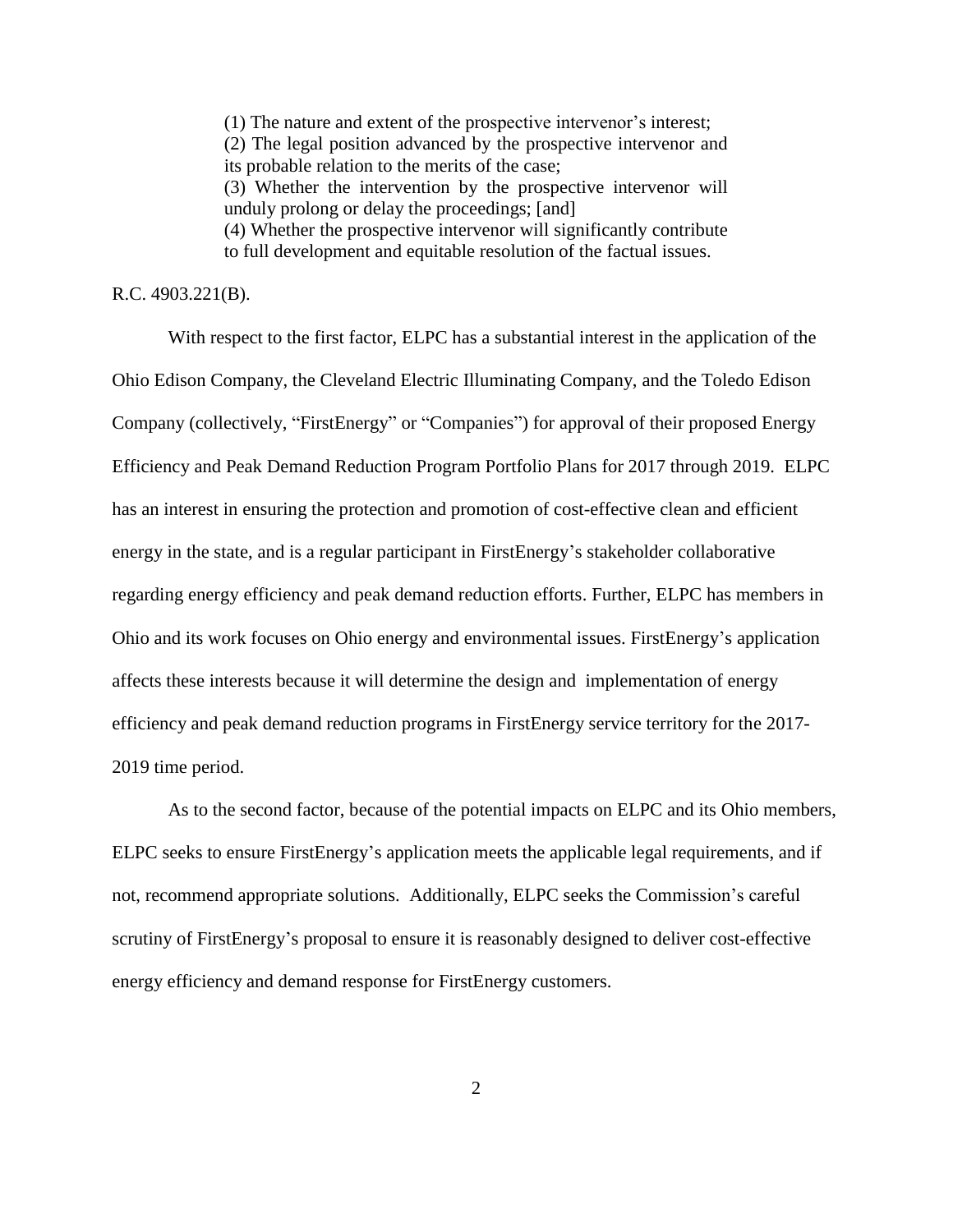Under the third factor, ELPC's inclusion will not unduly delay or prolong the proceeding.

The Commission has not yet set a procedural schedule for the case, and ELPC is committed to working within any schedule that is imposed by this Commission to achieve the efficient and orderly disposition of the questions presented.

Finally, ELPC will significantly contribute to the full development and resolution of the proceeding by bringing its unique perspective to bear. ELPC has expertise and experience throughout the Midwest regarding clean energy policy that will contribute to resolving the pending issues. ELPC has participated in multiple proceedings in Ohio as well as other states regarding energy efficiency and peak demand reduction programs, including FirstEnergy's last portfolio plan proceeding, Case No. 12-2190-EL-POR,.

Similarly, ELPC meets the requirements set forth in Ohio Adm. Code 4901-11-1(B):

(1) The nature and extent of the prospective intervenor's interest; (2) The legal position advanced by the prospective intervenor and its probable relation to the merits of the case; (3) Whether the intervention by the prospective intervenor will unduly prolong or delay the proceedings; (4) Whether the prospective intervenor will significantly contribute to full development and equitable resolution of the factual issues; [and] (5) The extent to which the person's interest is represented by existing parties.

The first four factors mirror those in R.C. 4903.221, and for the same reasons as stated above,

ELPC meets those factors. As to the fifth, ELPC maintains that no other party can adequately

represent its interests as a regional environmental advocacy organization that also focuses on

"green" economic development, including new manufacturing and job creation.

Finally, this Commission's policy is to "encourage the broadest possible participation in

its proceedings." *Cleveland Elec. Illum. Co.,* Case No. 85-675-EL-AIR, Entry at 2 (January 14,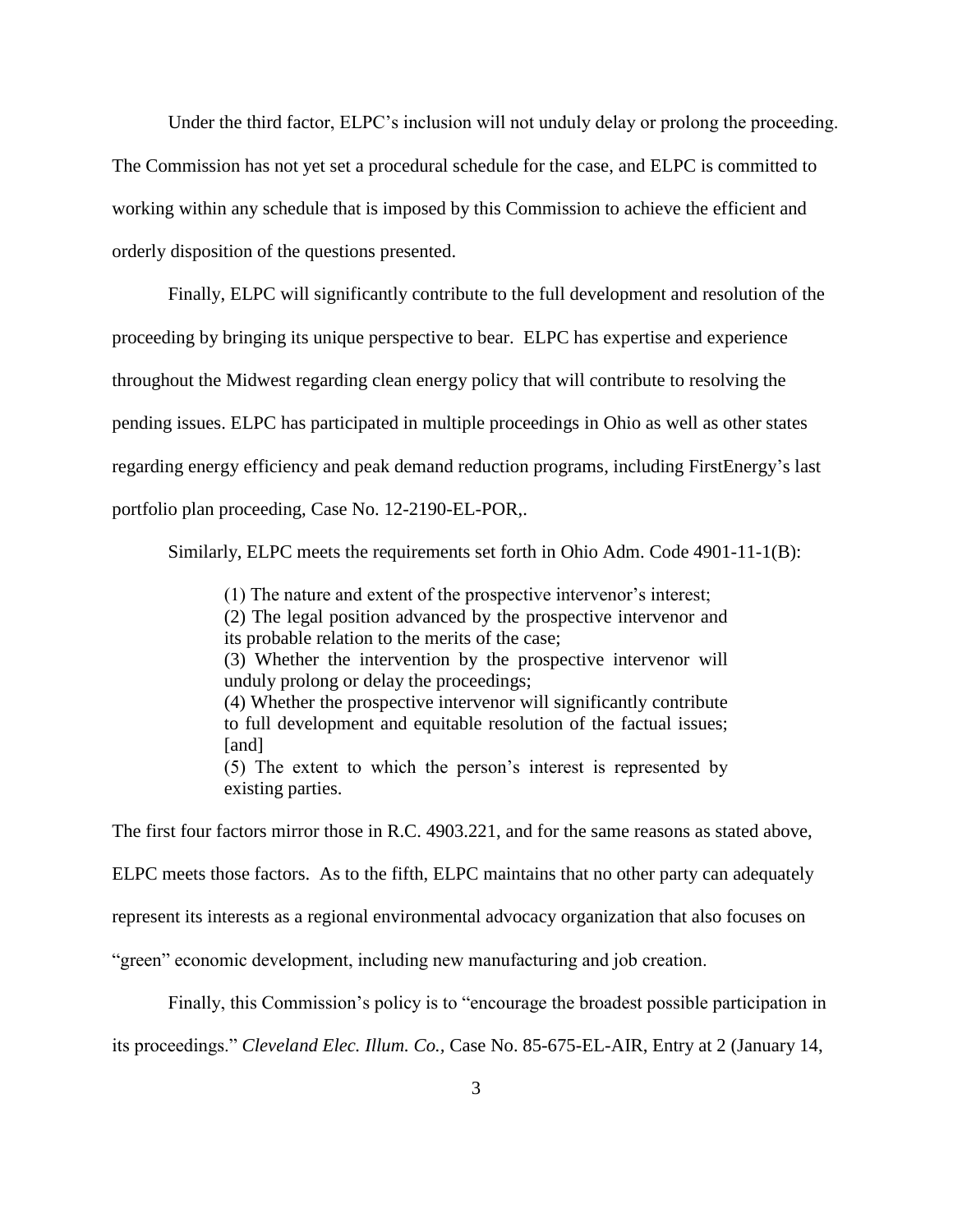1986). ELPC's inclusion in this proceeding will contribute to this goal of broad participation in PUCO proceedings.

Because ELPC meets the criteria set forth in both R.C. 4903.221 and Ohio Adm. Code 4901-11-1, it respectfully asks this Commission to grant its motion to intervene in the abovecaptioned proceedings.

Respectfully submitted,

/s/ Madeline Fleisher Madeline Fleisher Environmental Law & Policy Center 21 West Broad St., Suite 500 Columbus, OH 43215 (614) 670-5586 [mfleisher@elpc.org](mailto:mfleisher@elpc.org)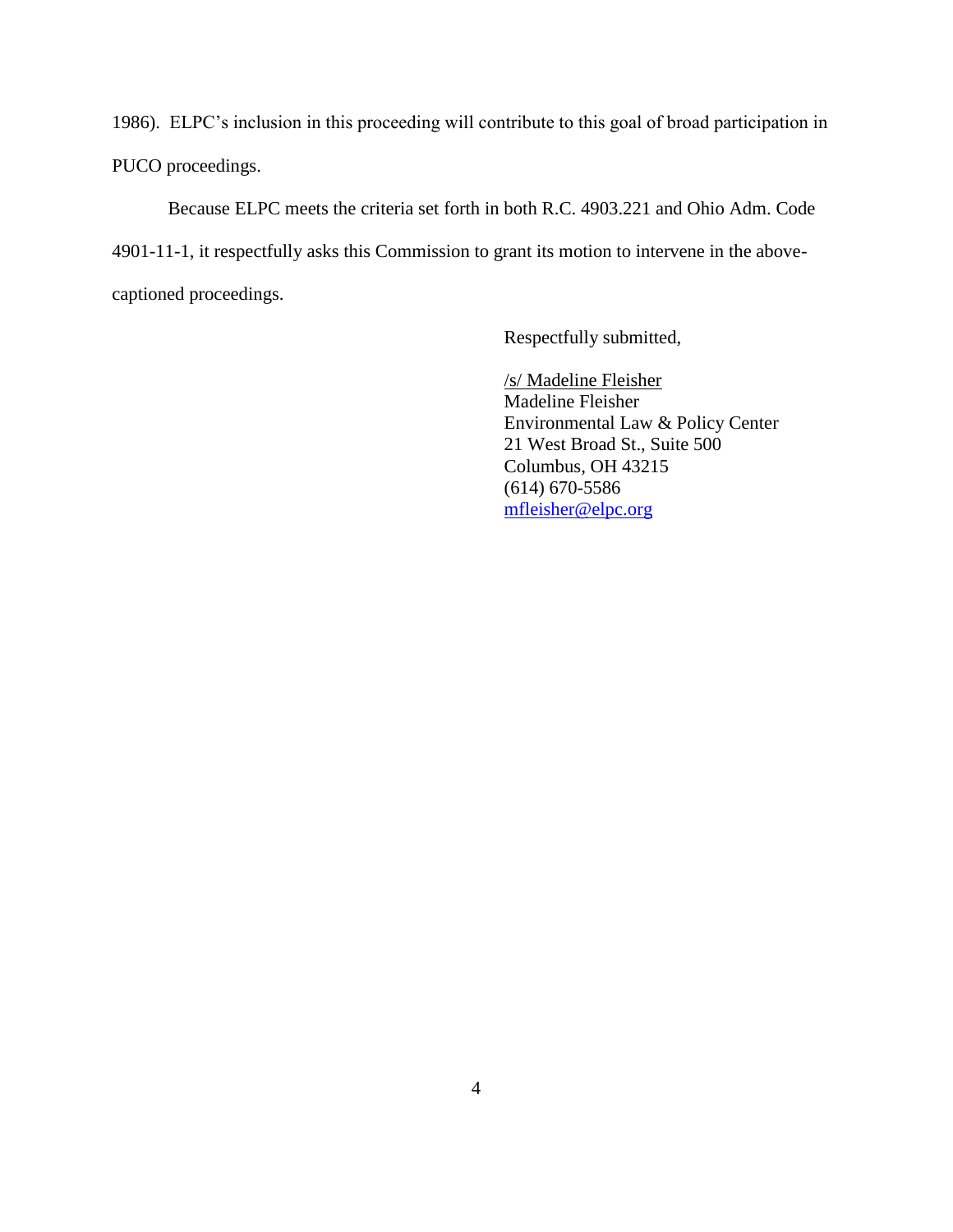# **CERTIFICATE OF SERVICE**

I hereby certify that a true copy of the foregoing Motion to Intervene submitted on behalf of the Environmental Law & Policy Center was served by electronic mail, upon the following Parties of Record on April 20, 2016.

> /s Madeline Fleisher Madeline Fleisher